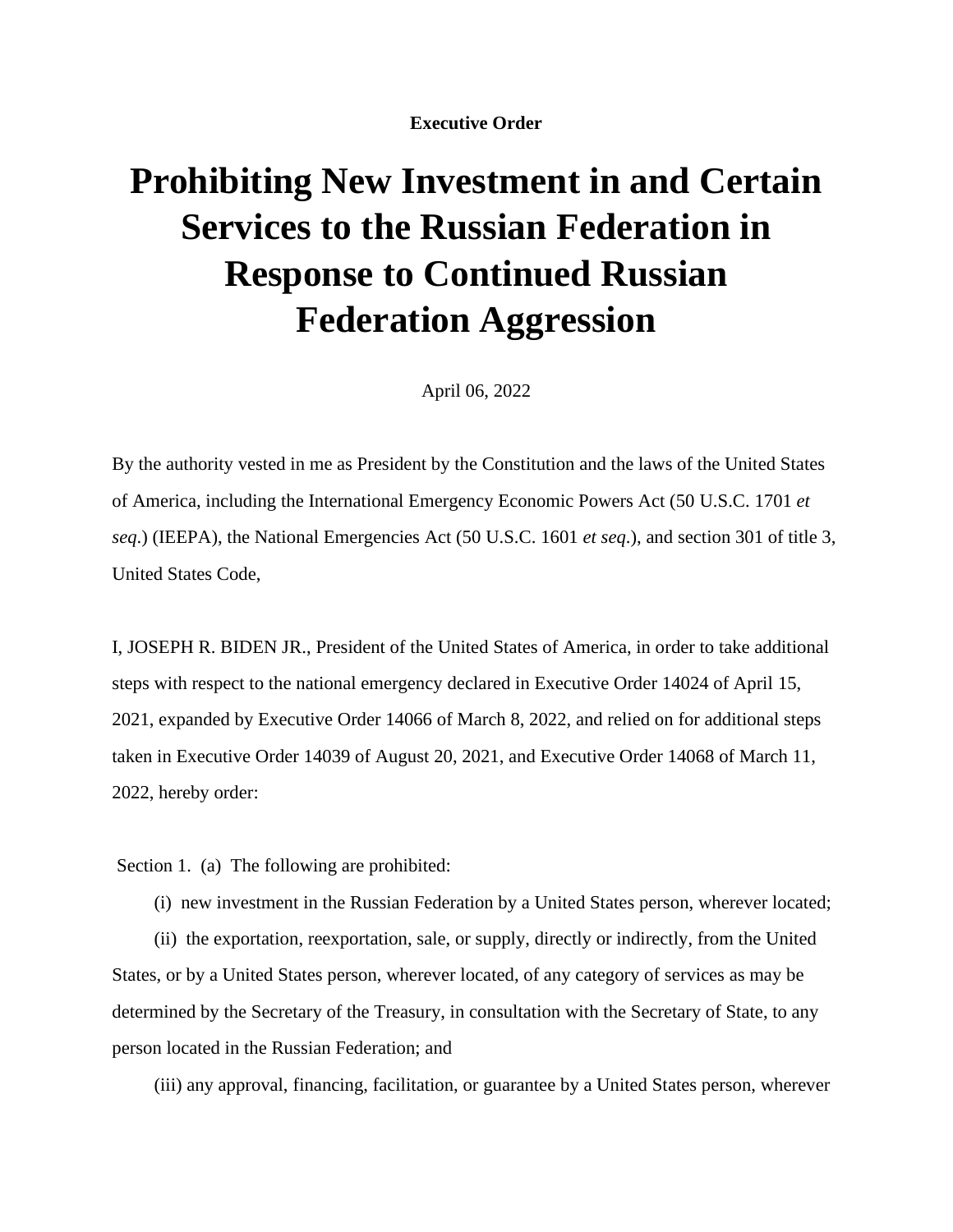located, of a transaction by a foreign person where the transaction by that foreign person would be prohibited by this section if performed by a United States person or within the United States.

(b) The prohibitions in subsection (a) of this section apply except to the extent provided by statutes, or in regulations, orders, directives, or licenses that may be issued pursuant to this order, and notwithstanding any contract entered into or license or permit granted prior to the date of this order.

Sec. 2. (a) Any transaction that evades or avoids, has the purpose of evading or avoiding, causes a violation of, or attempts to violate any of the prohibitions set forth in this order is prohibited.

 (b) Any conspiracy formed to violate any of the prohibitions set forth in this order is prohibited.

 Sec. 3. Nothing in this order shall prohibit transactions for the conduct of the official business of the Federal Government or the United Nations (including its specialized agencies, programs, funds, and related organizations) by employees, grantees, or contractors thereof.

Sec. 4. For the purposes of this order:

 (a) the term "entity" means a partnership, association, trust, joint venture, corporation, group, subgroup, or other organization;

(b) the term "person" means an individual or entity; and

 (c) the term "United States person" means any United States citizen, lawful permanent resident, entity organized under the laws of the United States or any jurisdiction within the United States (including foreign branches), or any person in the United States.

 Sec. 5. The Secretary of the Treasury, in consultation with the Secretary of State, is hereby authorized to take such actions, including the promulgation of rules and regulations, and to employ all powers granted to the President by IEEPA, as may be necessary to carry out the